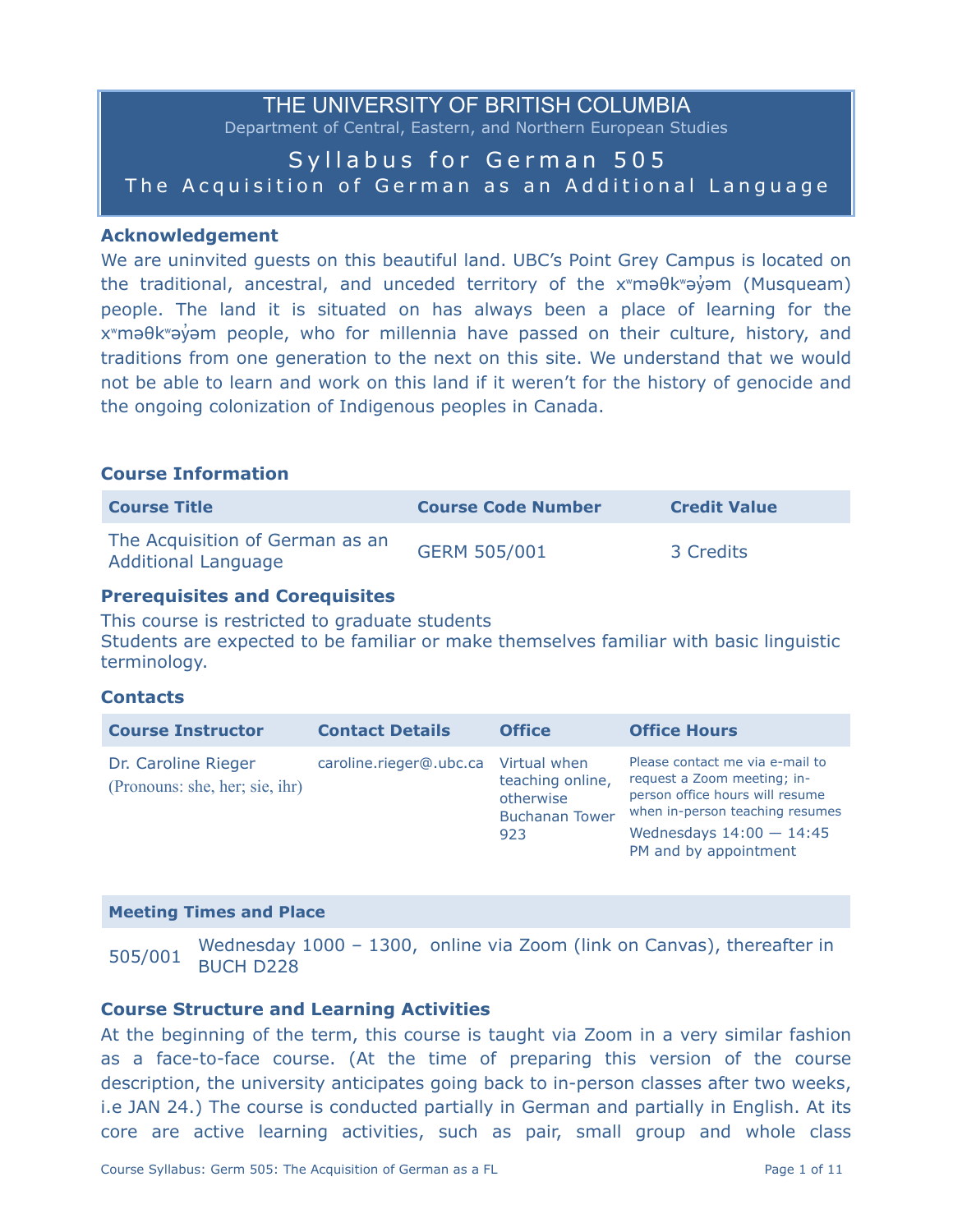discussions, individual, pair, and small group interactive learning activities and student teaching, referred to as peer teaching. Lecturing is kept to a minimum. Homework assignments will include weekly readings and written assignments, including reflections on your learning and progress. Occasional homework assignments might include literature searches material/ data searches.

The quality of the education you receive as well as your ultimate performance in this course will depend on the amount and quality of your own effort (including the frequency and quality of your work outside of the [virtual] classroom). The class will complement, but not replace your independent reading, practicing and studying.

# **Course Description**

GERM 505 is designed to introduce theoretical, critical and current issues in additional (second/foreign) language acquisition (SLA) and teaching as it relates to German as an additional language. Areas covered include learning theories, additional (second/ foreign) language acquisition theories and pedagogical approaches, inter/transcultural aspects of additional language acquisition and critical aspects of teaching a colonial language, including indigenization/decolonization.

Further topic areas include learner characteristics, learning awareness, assessment of student learning (incl. feedback), course and curriculum development, lesson planning and time management, "new" technologies/social media and other teaching tools, teaching philosophies and teaching portfolios.

# **Learning Outcomes**

With regular attendance, preparation, active participation, and completion of every assignment – you will be able to:

- 1.actively engage with and evaluate learning theories and language acquisition theories;
- 2.critically discuss, evaluate and apply pedagogical approaches; critically evaluate your actions as a (future) instructor;
- 3.create language and learning awareness in your learners;
- 4.hone your instructional skills;
- 5.critically reflect on and articulate your progress and your increasing instructional skills.

Additional learning outcomes depend on your interests and engagement with the course materials, your peer teaching and the topics chosen for these projects.

# **Learning Materials**

1. A selection of book chapters and research papers that are available online through UBC library, including *Exploring Language Pedagogy through Second Language Acquisition* by Rod Ellis and Natsuko Shintani. [Please note the Glossary, see p. 334ff]

**2.** Researching and locating additional materials is part of the active learning activities in this course.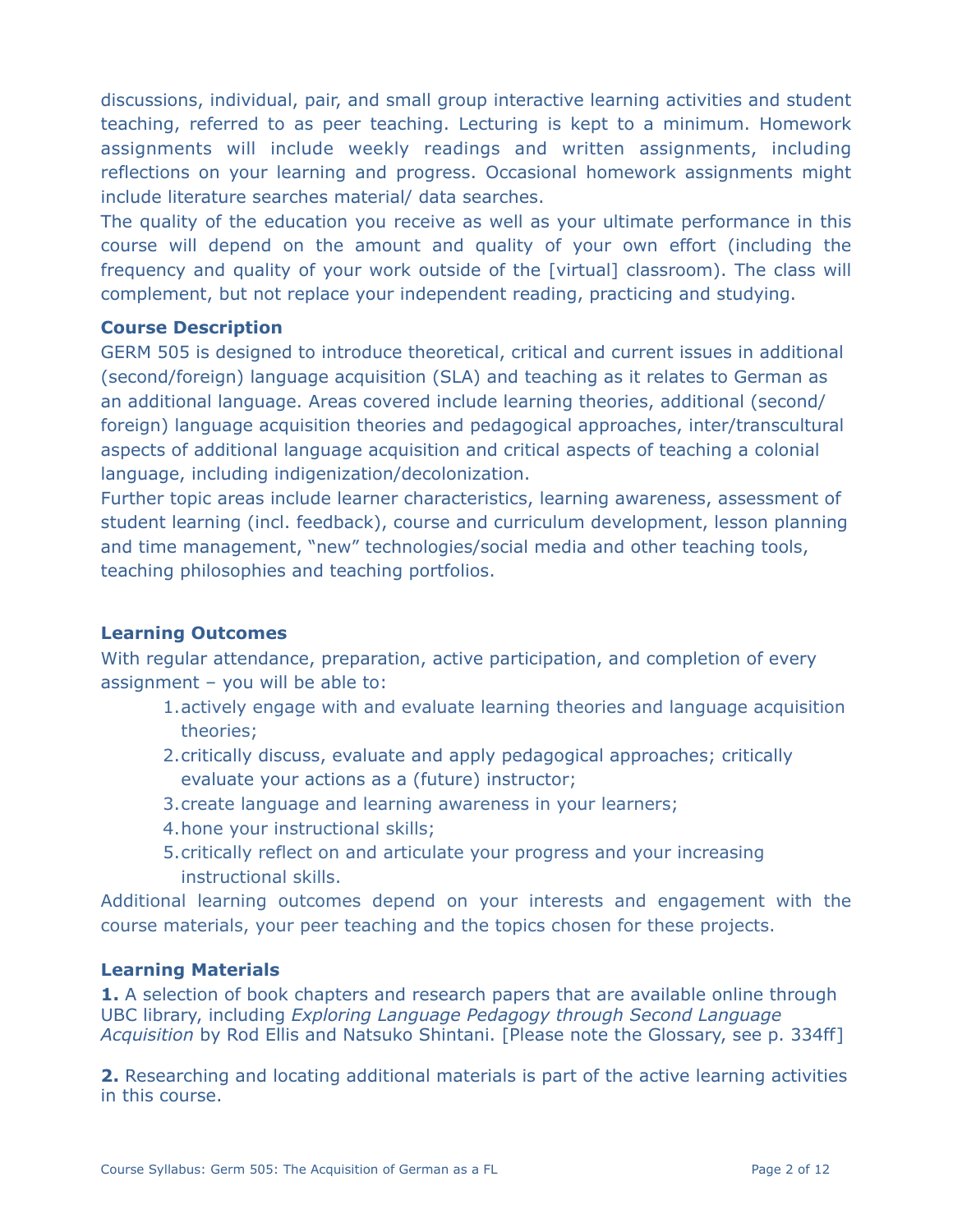# **Assessments of Learning: Overview and Details**

| Active participation                          |     | 10% |
|-----------------------------------------------|-----|-----|
| German Language Instruction (Peer Teaching I) |     | 15% |
| SLA Instruction (Peer Teaching II)            |     | 15% |
| <b>Learning Journal</b>                       |     | 50% |
| First entry                                   | 3%  |     |
| Weekly entries (submitted bi-weekly)          | 37% |     |
| Final entry                                   | 10% |     |
| Self evaluation                               |     | 10% |

# **Active participation (10%)** addresses LO 1, 2, 3

Regular and punctual attendance (with your learning materials, notes and questions), preparation and active participation are expected. Active participation includes initiative taking, willingness to communicate, volunteering answers, asking questions, contributing to pair and group work, and being supportive of others. Students are graded on a five-point scale as outlined in the following table.

| <b>Mark</b>    | <b>Category</b>  | <b>Participation Criteria</b>                                                                                                                                                                                                                                          |
|----------------|------------------|------------------------------------------------------------------------------------------------------------------------------------------------------------------------------------------------------------------------------------------------------------------------|
| $\overline{5}$ | Outstanding      | Continually encouraging and supportive of others. Continuously engaged in classroom<br>activities. Active leadership role in class. Volunteers information and facilitates the<br>learning of others. Punctual and complete attendance. Excellent attitude and effort. |
| $\overline{4}$ | <b>Very Good</b> | Demonstrates leadership and active support with peers. Consistent and<br>punctual attendance. Positive attitude and high level of effort.                                                                                                                              |
| 3              | Adequate         | Works well with others, willing to contribute toward class discussion.<br>Occasionally late and/or absent. Satisfactory effort and attitude.                                                                                                                           |
| $\overline{2}$ | <b>Minimal</b>   | Only occasional contribution given during class. Frequently late and/or absent.<br>Motivation and initiative low. Minimal effort.                                                                                                                                      |
| $0 - 1$        | Poor             | Little to no contribution during class. Poor punctuality and attendance record.<br>Attitude, participation and effort do not meet acceptable standard.                                                                                                                 |

# **Peer teaching I (15%)** addresses LO 3 and 4

In February, you will plan, prepare and execute a short lesson (30 to 35 minutes) on a German concept. This short lesson is to include a specific learning goal, an introduction of the concept, an active learning activity (practice), a conclusion. Additional parts can be included. Leaving out parts needs to be justified from a pedagogical and/or theoretical perspective. At the latest a week after the peer teaching session, the detailed lesson plan, on which the teaching was based as well as critical reflections on the preparation process and the execution will be submitted. It is recommended that the report become a part of the learning journal.

## Concepts to be taught:

- 1 Konjunktiv II (Rachel)
- 2 Indirekte Rede (Braden)
- 3 Passiv (Susanna)
- 4 Erweiterte Partizipien (Teis)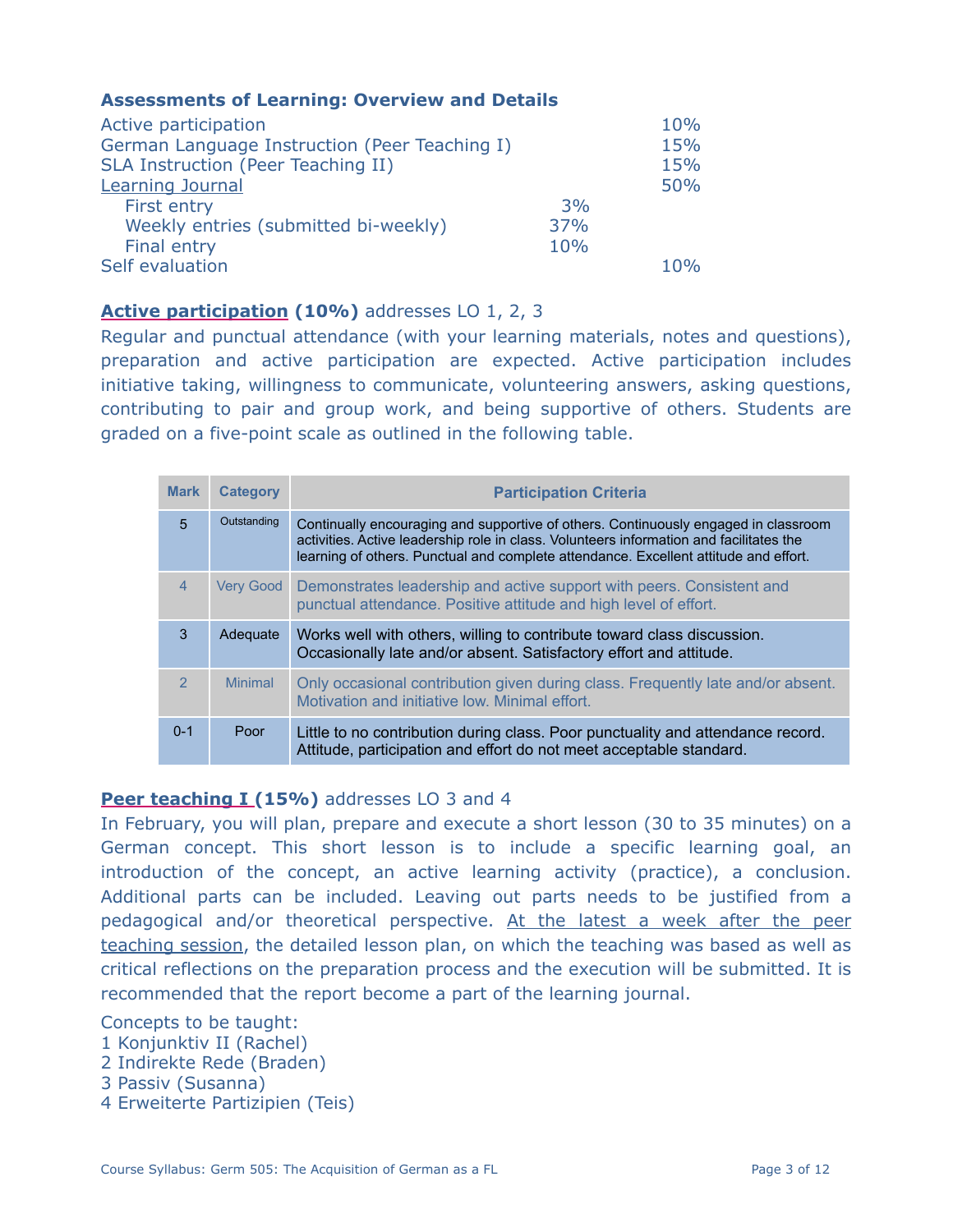# **Peer teaching II (15%)** addresses LO 1, 2 and 4

In March, you will plan, prepare and execute a short lesson (ca. 50 minutes) on a SLA related pedagogical topic. This short lesson is to include specific learning goals, an introduction, active learning activities, a conclusion. Additional parts can be included. Leaving out parts needs to be justified from a pedagogical perspective. At the latest a week after the peer teaching session, the detailed lesson plan, on which the teaching was based as well as critical reflections on the preparation process and the execution will be submitted. It is recommended that the report become a part of the learning journal.

Topics to be taught (see chapters 7, 8, 10 and 11 in Ellis & Shintani 2014):

- 1 Teaching as 'input' (Teis)
- 2 Teaching as 'interaction' (Susanna)
- 3 Corrective feedback (Braden)
- 4 Catering for learner differences (Rachel)

All peer teaching sessions entries are evaluated for preparation, relevance of content, organization of lesson 2/5; effectiveness of learning activity/activities (incl. engagement) 1/5; time keeping 0.5/5; and evidence of critical reflections (on preparation, teaching, peers' engagement) 1.5/5.

## **Learning journal (50%)** addresses LO 1, 2, 3 and especially 5

Throughout the term, you will engage in reflection on learning, (language) instruction and your own progress as a learner and an instructor. You will document these reflections in journal entries. They include entries on pre-reading exercises (What questions and expectations do you have when it comes to the text you are about to read? What gap might it fill in your knowledge?); reading exercises (What is unclear? Are there any surprises? — Also consider keeping track of relevant information through highlighting or other means that you would not include in your journal — And post-reading exercises/reflections (Were your questions answered? Your expectations fulfilled? What do you consider most relevant? What would you like to remember?) Please note that the 3 to 5 most relevant points from each reading while entered in your journal as part of the post-reading reflections, will also be submitted in the body of an email on the eve of our seminars (see schedule). Other parts of your journal include brief post-seminar reflections (What was most noticeable/salient to you during the seminar? What was helpful/unhelpful? What would you like to remember?); reflections on all assignment preparations and executions; reflections on anything related to learning/teaching that you encounter during the term outside of GERM 505 that you would like to remember/find noteworthy.

Your first journal entry documents who you are as an instructor and learner at the beginning of the seminar, including a summary of your teaching experience, your knowledge and beliefs about post-secondary (language) instruction. You will also list your personal learning goals for the seminar and questions that you have about learning and teaching.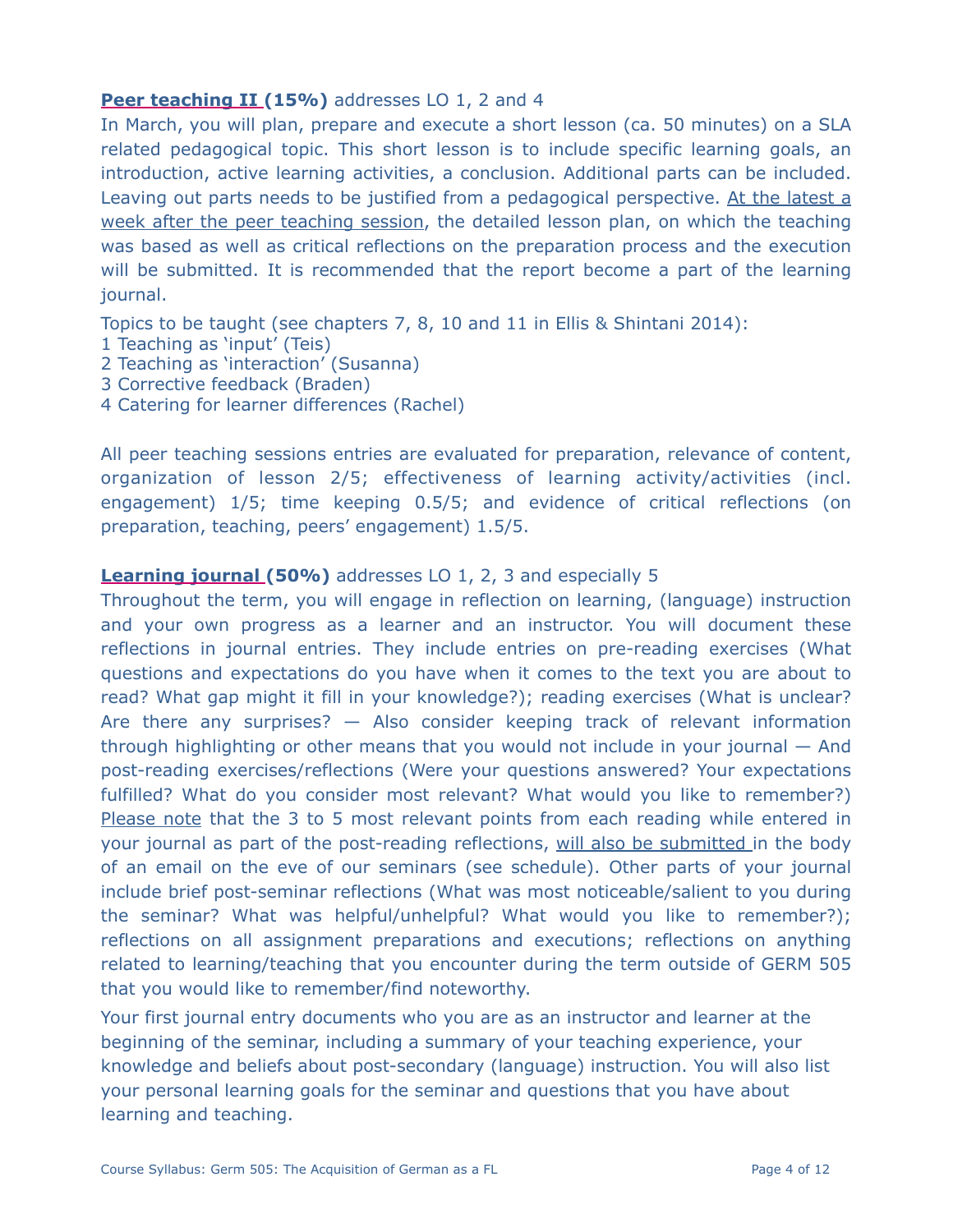Your final journal entry consists of a short essay (ca. 3000 words) outlining your overall learning and instruction progress including critical reflections on said progress. It will reflect on the process of journaling and its contributions to your learning. The essay will include a separate section outlining your personal teaching philosophy. In addition to the essay, you can add other elements that one would typically include in a Teaching Dossier/Portfolio. This would be for bonus marks.

All journal entries are evaluated for punctual submission  $-$  including the punctual submission of the reading "summaries"  $-$  0.5/5; presentation of content (see also the section "Assignments" under *Course Policies*) 0.5/5; completeness of content 1/5; relevance of content 1.5/5 and evidence of critical reflections 1.5/5.

# **Self evaluation (10%)** addresses all LO

At the end of the term after your final learning journal entry has been written, you will evaluate your learning progress in this course with regard to the listed learning outcomes and additional ones (for instance personal learning goals). You will submit a short written report (about 1 page, double spaced) outlining your progress and the actions you base this on. The report will include your suggested percentage grade and a statement of reasons.

| Date, Topic                            | <b>Reading</b>           | <b>Assignment</b>                                                                         |
|----------------------------------------|--------------------------|-------------------------------------------------------------------------------------------|
| <b>JAN 12: Welcome</b><br>Introduction | <b>Course Syllabus</b>   | <b>Course Syllabus</b>                                                                    |
| <b>JAN 17</b>                          |                          | Submit your first journal<br>entry before 5 PM (via email)                                |
| JAN 18 (or earlier)                    | Erstspracherwerb S. 1-8  | Reading and journaling &<br>submit the 3 to 5 main points<br>from the reading before 7 PM |
| <b>JAN 19: Erstspracherwerb</b>        |                          |                                                                                           |
| JAN 25 (or earlier)                    | Erstspracherwerb S. 8-21 | Reading and journaling &<br>submit the 3 to 5 main points<br>from the reading before 7 PM |
| <b>JAN 26: Erstspracherwerb</b>        |                          |                                                                                           |
| <b>JAN 29</b>                          |                          | Submit Journal 2 (Jan 12-<br>29) before 5 PM                                              |

# Provisional Schedule of Topics

Rieger, Caroline (2011). Erstspracherwerb: Die wichtigsten Theorien des Erstspracherwerbs. *Manuskript*.

| Date, Topic        | <b>Reading</b>                            | <b>Assignment</b>                                                                         |
|--------------------|-------------------------------------------|-------------------------------------------------------------------------------------------|
| FEB 1 (or earlier) | Instructed second language<br>acquisition | Reading and journaling &<br>submit the 3 to 5 main points<br>from the reading before 7 PM |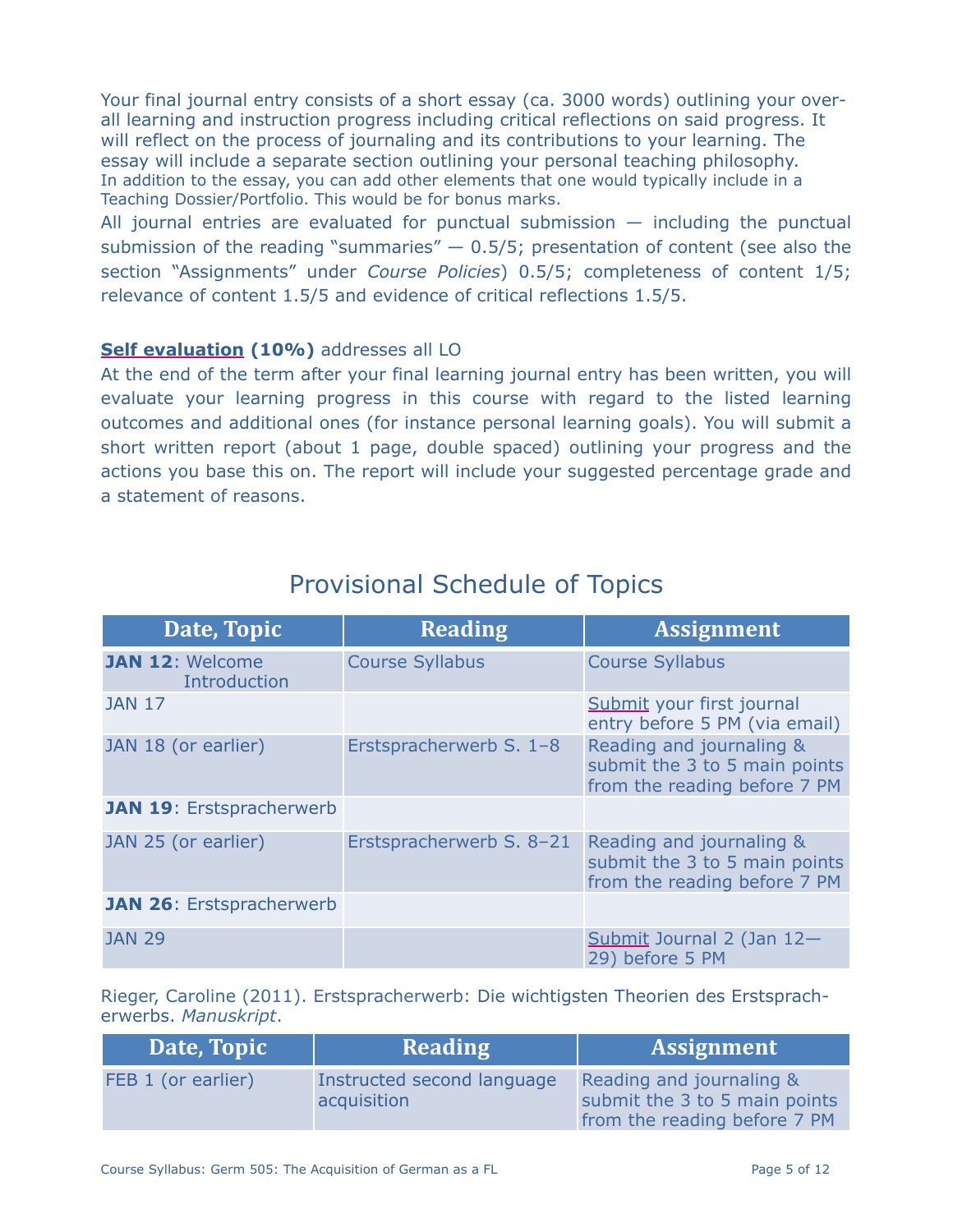| Date, Topic                 | <b>Reading</b> | <b>Assignment</b> |
|-----------------------------|----------------|-------------------|
| <b>FEB 2: Instructed L2</b> |                |                   |
| acquisition                 |                |                   |

Ellis, Rod, & Shintani, Natsuko (2014). Instructed second language acquisition. In *Exploring Language Pedagogy through Second Language Acquisition* (pp. 5–28). Routledge.

| Date, Topic                         | <b>Reading</b>                                                                                        | <b>Assignment</b>                                                                  |
|-------------------------------------|-------------------------------------------------------------------------------------------------------|------------------------------------------------------------------------------------|
| FEB 8 (or earlier)                  | First 5 and last 2 pages of Reading and journaling &<br>The method construct<br>$(pp. 31-35 & 48-49)$ | submit the 3 to 5 main points<br>from the reading before 7 PM<br>(Peer teaching I) |
| FEB 9: Language teaching<br>methods |                                                                                                       |                                                                                    |
| <b>FEB 12</b>                       |                                                                                                       | Submit Journal 3 (Jan 31-<br>FEB 12) before 5 PM                                   |

Ellis, Rod, & Shintani, Natsuko (2014).The method construct and theories of L2 learning. In *Exploring Language Pedagogy through Second Language Acquisition* (pp. 31–51). Routledge.

| Date, Topic                                     | <b>Reading</b>                                                   | <b>Assignment</b>                                                                                              |
|-------------------------------------------------|------------------------------------------------------------------|----------------------------------------------------------------------------------------------------------------|
| FEB 15 (or earlier)                             | From constructivism to<br>active learning in college<br>science. | Reading and journaling &<br>submit the 3 to 5 main points<br>from the reading before 7 PM<br>(Peer teaching I) |
| FEB 16: Active learning<br>&<br>Peer Teaching I |                                                                  | Konjunktiv II<br><b>Indirekte Rede</b><br>Passiv<br>Erweiterte Partizipien                                     |

Mintzes, Joel J. (2020).From constructivism to active learning in college science. In J. J. Mintzes & E. M. Walter(Eds.), *Active Learning in College Science* (pp. 3–12). Springer Nature.

| Date, Topic                            | <b>Reading</b>                                                                                 | <b>Assignment</b>                                        |
|----------------------------------------|------------------------------------------------------------------------------------------------|----------------------------------------------------------|
| FEB 21-26:                             | <b>Reading Break</b>                                                                           |                                                          |
| MAR 1 (or earlier)                     | <b>Excerpt from Linguistic</b><br>syllabuses and SLA (pp. 52-72) submit the 3 to 5 main points | Reading and journaling &<br>from the reading before 7 PM |
| <b>MAR 2: Linguistic</b><br>syllabuses |                                                                                                |                                                          |
| MAR <sub>5</sub>                       |                                                                                                | Submit Journal 4 (FEB 14-MAR<br>5) before 5 PM           |

Ellis, Rod, & Shintani, Natsuko (2014). Linguistic syllabuses and SLA. In *Exploring Language Pedagogy through Second Language Acquisition* (pp. 52–82). Routledge.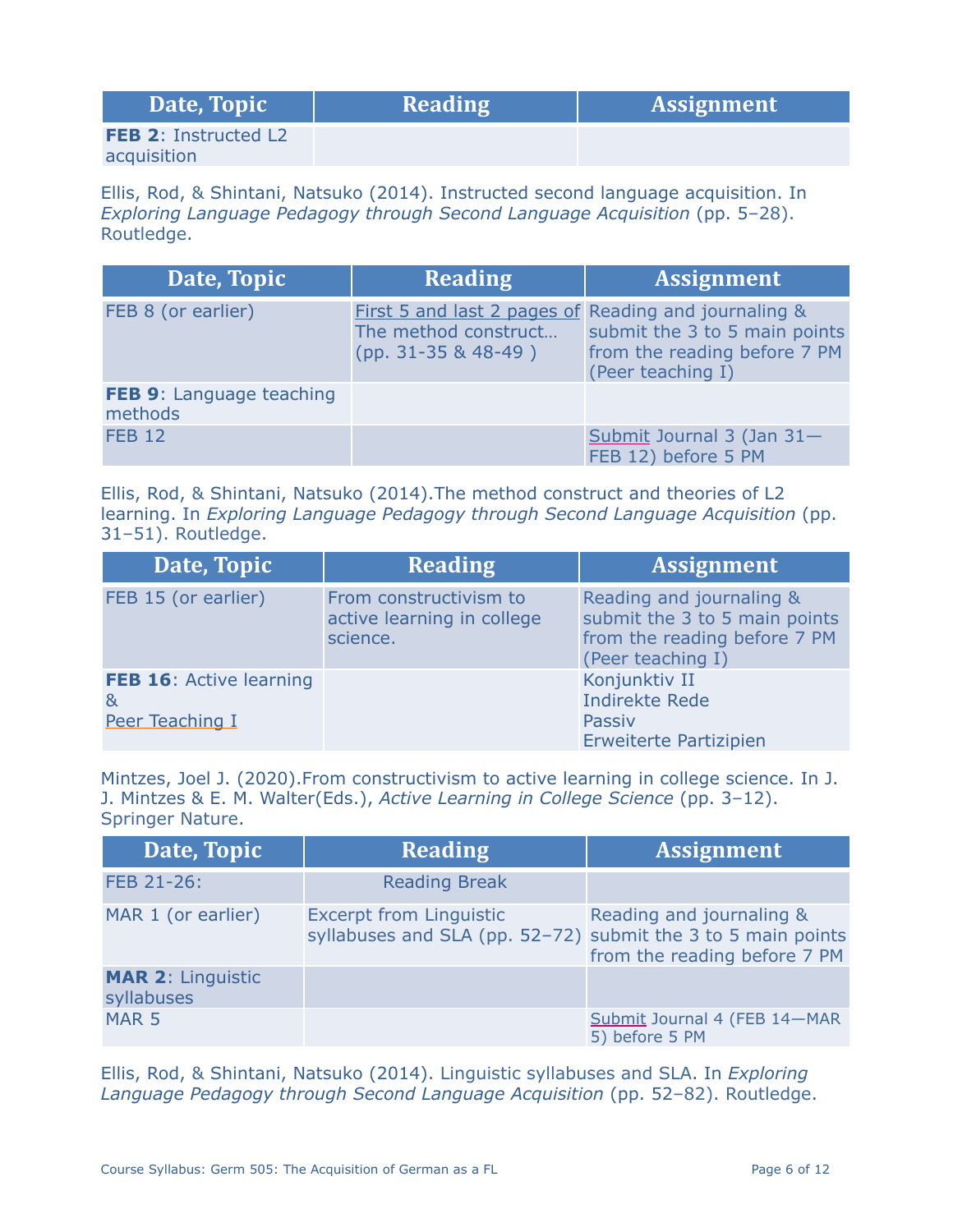| Date, Topic                           | <b>Reading</b>                                                                                                            | <b>Assignment</b>                                             |
|---------------------------------------|---------------------------------------------------------------------------------------------------------------------------|---------------------------------------------------------------|
| MAR 8 (or earlier)                    | Excerpts from Explicit instruction Reading and journaling &<br>and SLA (pp. $83 - 101$ & Some<br>conclusions pp. 104-105) | submit the 3 to 5 main points<br>from the reading before 7 PM |
| <b>MAR 9: Explicit</b><br>instruction |                                                                                                                           |                                                               |

Ellis, Rod, & Shintani, Natsuko (2014). Explicit instruction and SLA. In *Exploring Language Pedagogy through Second Language Acquisition* (pp. 83–114). Routledge.

| Date, Topic                   | <b>Reading</b>                                                             | <b>Assignment</b>                                             |
|-------------------------------|----------------------------------------------------------------------------|---------------------------------------------------------------|
| MAR 15 (or earlier)           | Diversity and Decolonization Reading and journaling &<br>in German Studies | submit the 3 to 5 main points<br>from the reading before 7 PM |
| <b>MAR 16: Decolonization</b> |                                                                            |                                                               |
| <b>MAR 19</b>                 |                                                                            | Submit Journal 5 (MAR 7-19)<br>before 5 PM                    |

Criser, Regine, & Malakaj, Ervin (2020) Introduction: Diversity and Decolonization in German Studies In R Criser & E. Malakaj (Eds.), *Diversity and Decolonization in German Studies* (pp. 1–22). Palgrave Macmillan. https://doi.org/ 10.1007/978-3-030-34342-2\_1, https://doi.org/10.1007/978-3-030-34342-2\_1

Additional readings (optional):

Bryant, Andrea D., Neuman, Nichole M., Gramling, D., & Malakaj, Ervin (2021). Announced but Not Enacted: Anti-Racist German Studies as Process. *Applied Linguistics 42*(2), 347–354. doi:10.1093/applin/amz057

Weber, Silja, Randall, Amanda, Neumann, Nichole M. et al. (2021) Decolonizing German Studies Curricula: A Report from the 2019 GSA Seminar. *German Studies Review 44*(1), 155–166. https://doi.org/10.1353/gsr.2021.0008

| Date, Topic                                                                          | <b>Reading</b>          | <b>Assignment</b> |
|--------------------------------------------------------------------------------------|-------------------------|-------------------|
| MAR 22 (or earlier)                                                                  | Depends on topic chosen | Peer teaching II  |
| <b>MAR 23: Peer Teaching II:</b><br>Teaching as 'input'<br>Teaching as 'interaction' |                         |                   |

Ellis, Rod, & Shintani, Natsuko (2014). *Exploring Language Pedagogy through Second Language Acquisition*. Routledge.

| Date, Topic         | <b>Reading</b>                                                                       | <b>Assignment</b> |
|---------------------|--------------------------------------------------------------------------------------|-------------------|
| MAR 29 (or earlier) | Depends on topic chosen &<br>Kooperative Kommunikations-<br>und Konversationsübungen | Peer teaching II  |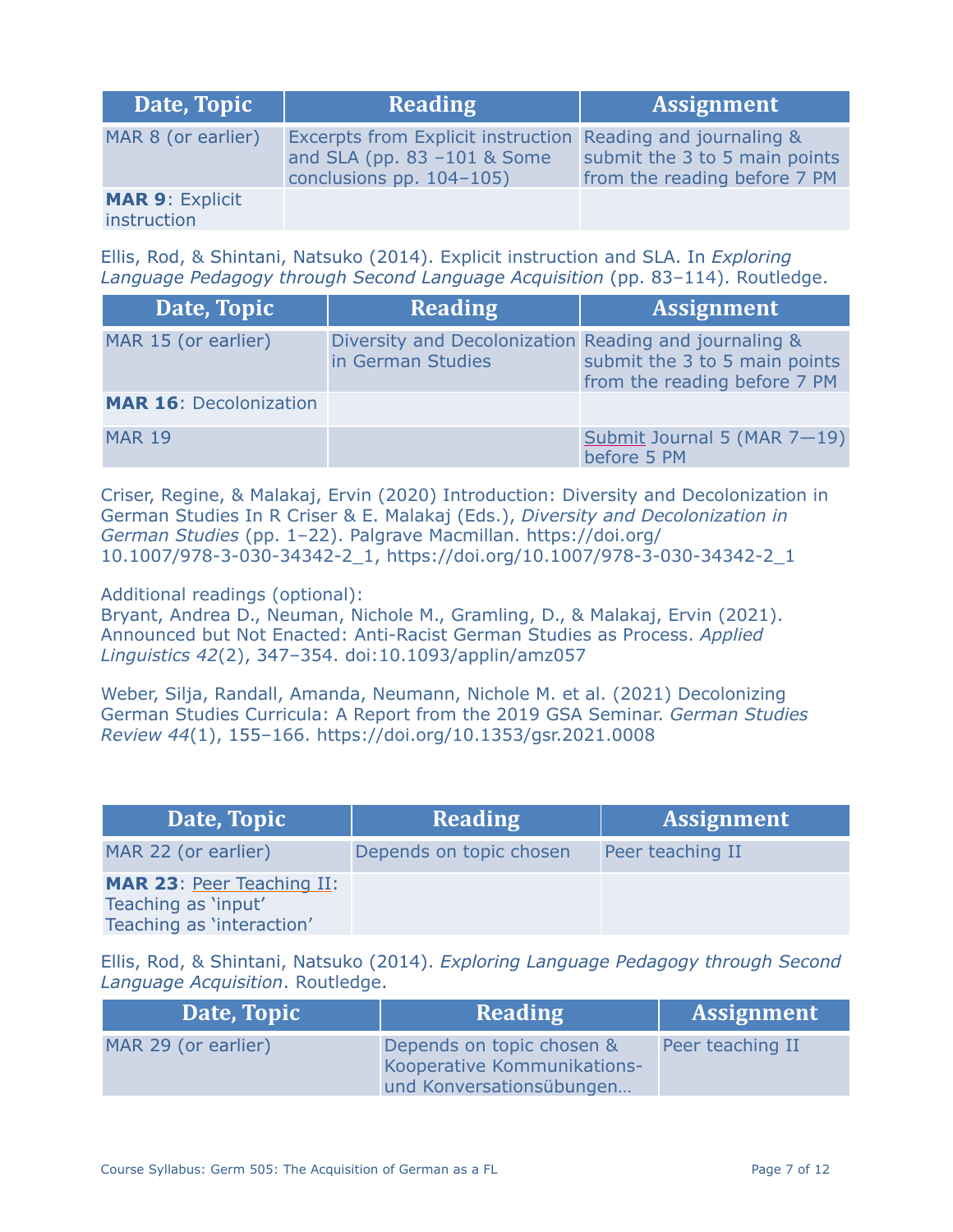| Date, Topic                                                                                 | <b>Reading</b> | <b>Assignment</b>                                     |
|---------------------------------------------------------------------------------------------|----------------|-------------------------------------------------------|
| <b>MAR 30: Peer Teaching II:</b><br>Corrective feedback<br>Catering for learner differences |                |                                                       |
| APR <sub>2</sub>                                                                            |                | Submit Journal 6<br>$(MAR 21 - APR 2)$<br>before 5 PM |

Ellis, Rod, & Shintani, Natsuko (2014). *Exploring Language Pedagogy through Second Language Acquisition*. Routledge.

Rieger, Caroline (2009). Kooperative Kommunikations- und Konversationsübungen im Fremdsprachenunterricht. *Fremdsprache Deutsch 41*, 35–41.

| Date, Topic                                    | <b>Reading</b>               | <b>Assignment</b>                                                                         |
|------------------------------------------------|------------------------------|-------------------------------------------------------------------------------------------|
| APR 5 (or earlier)                             | <b>Computer-Assisted SLA</b> | Reading and journaling & submit<br>the 3 to 5 main points from the<br>reading before 7 PM |
| <b>APR 6: Instructed SLA</b><br>and Technology |                              |                                                                                           |
| APR <sub>9</sub>                               |                              | Submit Journal 7 (APR $4 - 9$ )<br>before 5 PM                                            |

Reinders, Hayo and Stockwell, Glenn (2017). Computer-Assisted SLA. In Shawn Loewen & Sato Masatoshi (Eds.), *The Routledge Handbook of Instructed Second Language Acquisition* (pp. 361–375). Routledge. https://doi.org/10.4324/9781315676968

| Date <sup>1</sup>   | $\vert$ Assignment                             |
|---------------------|------------------------------------------------|
| APR 16 (or earlier) | Submit Final journal entry (essay) before 5 PM |
| APR 19 (or earlier) | Submit Self evaluation before 5 PM             |

# **University Policies**

During this pandemic, studying and teaching at UBC has new, often unpredictable challenges, for instance this term we start out in virtual learning spaces and plan to go back to on campus learning on January 24, 2022. Provincial Health Orders and UBC policy now mandate masks in all indoor public spaces on campus. These spaces include classrooms, residence halls, libraries, and common areas. Students who wish to request an exemption to the indoor mask mandate must do so based on one of the grounds for exemption detailed in [the PHO Order on Face Coverings \(COVID-19\)](https://www2.gov.bc.ca/assets/gov/health/about-bc-s-health-care-system/office-of-the-provincial-health-officer/covid-19/covid-19-pho-order-face-coverings.pdf). Such requests must be made through the Center for Accessibility (Vancouver campus).

After review, students that are approved for this accommodation will be provided with a letter of accommodation to share with faculty members teaching courses in which they are registered. In the intervening time, these students are welcome in the class.

Mask wearing protects you as well as others in your environment. Let's do everything we can as a community to stop the spread of this virus.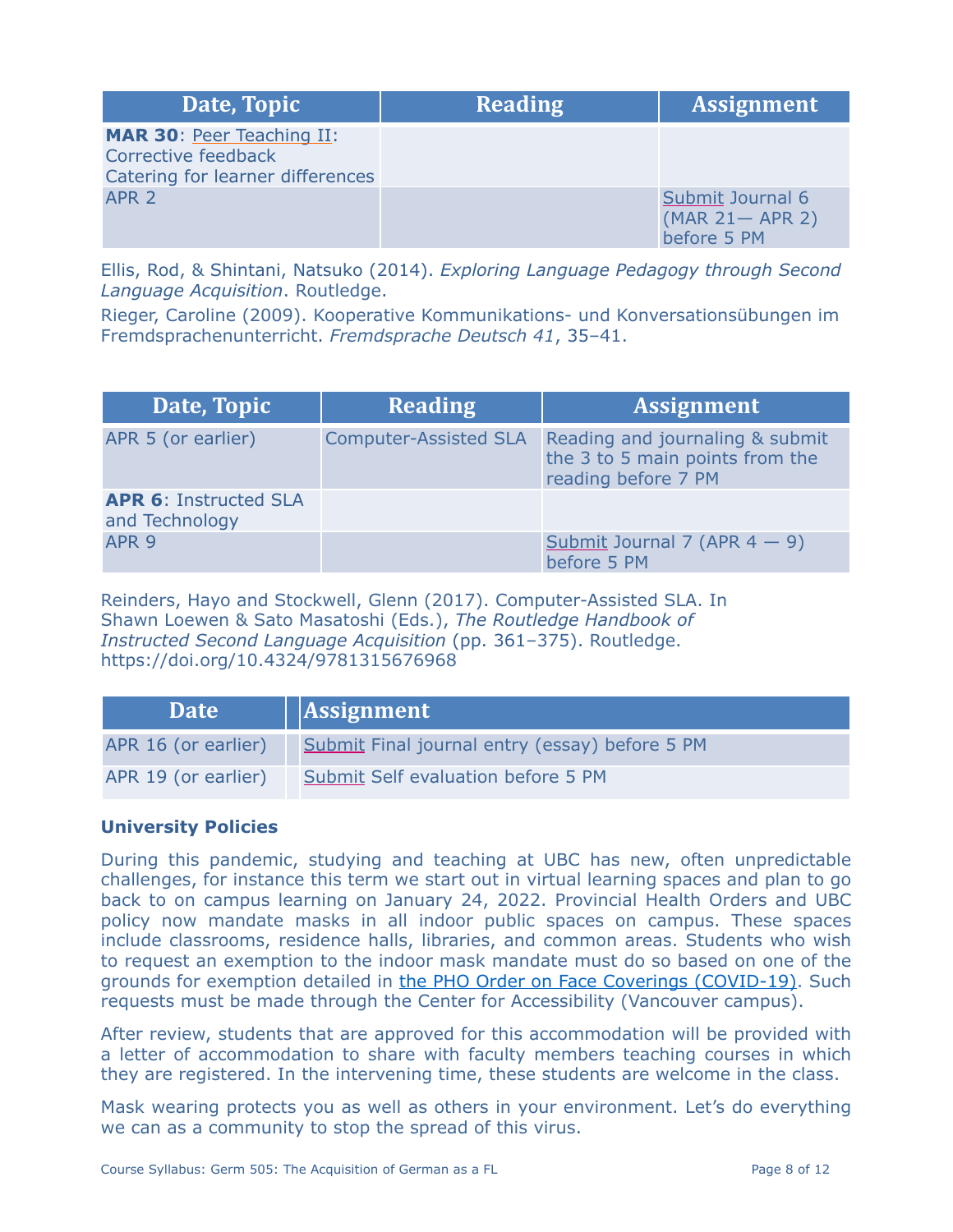UBC provides resources to support student learning and to maintain healthy lifestyles but recognizes that sometimes crises arise, hence there are additional resources to access including those for survivors of sexual violence. UBC values respect for the person and ideas of all members of the academic community. Harassment and discrimination are not tolerated nor is suppression of academic freedom. UBC provides appropriate accommodation for students with disabilities and for religious observances. UBC values academic honesty and students are expected to acknowledge the ideas generated by others and to uphold the highest academic standards in all of their actions.

Details of the policies and how to access support are available on [the UBC Senate](https://senate.ubc.ca/policies-resources-support-student-success) [website](https://senate.ubc.ca/policies-resources-support-student-success): https://senate.ubc.ca/policies-resources-support-student-success and the UBC Academic Calendar: http://www.calendar.ubc.ca/vancouver/index.cfm?tree=3,0, 0,0 or here: http://learningcommons. ubc.ca/resource-guides/avoid-plagiarism/

# **Other Course Policies**

# **Names and Pronouns**

UBC provides us with a class roster that lists your given name and your "preferred" name. I will default to using your preferred name as listed on this roster, but please don't hesitate to let me know at any time (in person or by e-mail) if you would prefer me to use anything else (or if I am inadvertently mispronouncing your name). You can update your preferred name by logging onto the Student Services Centre (SSC) and choosing the "Personal Info" tab. Unfortunately, there is currently no way to register your pronouns in a similar way. I will attempt to be relatively neutral with gendered pronouns, unless you have explicitly told me which pronouns you prefer. Please don't hesitate to let me know at any time (in person or by e-mail) if you have preferences about your pronouns that you'd like me to follow (including e.g. whether you'd like me to be explicit about correcting mis-gendering in class if it happens).

## **Academic conduct**

Paramount in this course is the respect and dignity of all people involved and all people involved are responsible for the co-creation of a learning space where everyone's input can be respectfully heard.

It is the students' responsibility to know the University policies on plagiarism and academic misconduct. Please review UBC's policies on cheating, plagiarism, and other forms of academic dishonesty and misconduct (here: https://senate.ubc.ca/policiesresources-support-student-success or here: http://learningcommons.ubc.ca/resourceguides/avoid-plagiarism/). In this seminar, as per University regulations, students must write, correct and/or revise all their assignments independently (unless the assignment or a part thereof was meant to be a pair or small group activity); that is, with no assistance of any kind from another person. The use of electronic aids and devices is prohibited unless the instructor has granted permission; students are encouraged to consult scholarly publications (scholarly articles, books, book chapters), but must acknowledge all sources and clearly mark all quotations and ideas as such. Cheating, plagiarism and other forms of academic misconduct are serious offenses. They are subject to disciplinary action and will not be tolerated. All cases of academic misconduct will be forwarded to the Dean's Office.

Students might additionally consult the Purdue Writing Lab for general information on plagiarism, information on safe practices to avoid plagiarism and more: https: // owl.purdue.edu/owl/research\_and\_citation/using\_research/avoiding\_plagiarism/index.html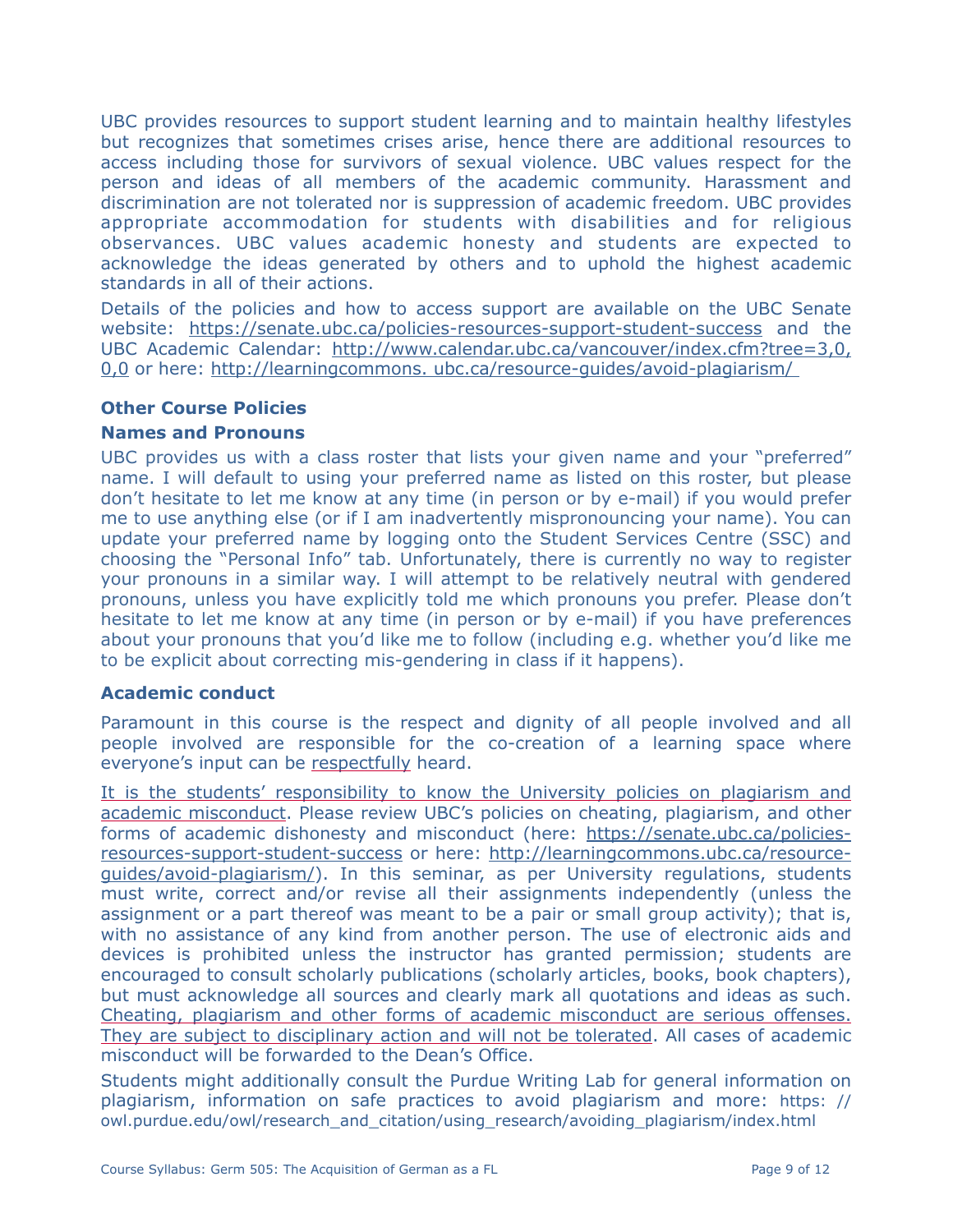# **Attendance**

Regular attendance is an academic regulation of the Faculty of Arts. I will take note of absences. If you are unavoidably absent from scheduled classes you should report the reason for your absence (including technical issues) to me upon your return to class or via e-mail as soon as you have access to or feel well enough to access e-mail. You may be granted concession for your absence(s).

[in-term concession](http://www.calendar.ubc.ca/vancouver/index.cfm?tree=3,329,0,0#26592): You must contact me via e-mail as soon as you are aware that you may need an [in-term concession.](http://www.calendar.ubc.ca/vancouver/index.cfm?tree=3,329,0,0#26592) I will adjudicate the request. Please include a Student Self-Declaration form, found on the [Arts Advising website.](https://students.arts.ubc.ca/advising/academic-performance/help-academic-concession/) If you require a second concession, you must make your request to your Faculty Advising Office. Please review your Faculty Advising Office's website for concession criteria as well as process to follow. A student without concession, whose attendance falls below 75 percent of the scheduled instructional hours, will automatically fail this course.

This course emphasizes active learning engagement and the responsibility of students for their own learning. Students have multiple opportunities to contribute to in-class learning activities and to class discussion. They are expected to arrive on time and required to refrain from using any devices unrelated to learning activities.

## **Assignments**

Students are expected to read assigned materials in advance and be prepared to discuss issues in a thoughtful and respectful way. Assignments are due on the day originally announced. 2% of the assigned grade will be deducted for every late day. In special, documented circumstances, assignments may be submitted after the initial due date, subject to explicit arrangements with the instructor. A valid note from Arts Advising might be required. All assignment will be handed in electronically. Please ensure that all e-files are virus and worm free. Thank you. Students should name their assignments 'G505 date student first name' (example: G505 Feb1 Kim).

Group assignments or activities are to be prepared by all members of the group.

All assignments (Pdf format please) that students hand in need to be typed (TNR or Arial 11 pt), double-spaced, titled and have the student's name as well as page numbers included on every page in the header or footer section. Cover pages are not necessary. For other details, please follow the APA guidelines (7th Edition). You can consult this site https://owl.purdue.edu/owl/research and citation/apa\_style/ Students who prefer to work with another style guide, such as Chicago or MLA, may do so. Consistent use is key.

## **Early Alert**

The instructor will do her best to reach out and offer support if she is concerned about students' academic performance or well-being. She will identify her concerns using Early Alert, a program that allows academic, financial, or mental health concerns to be identified sooner and responded to in a coordinated way and respectful manner. This provides students with the earliest possible connection to resources like academic advising, financial advising, counseling or other resources and support to help students get back on track. The information is treated confidentially and is meant to help students not hurt them. For more information, please visit earlyalert.ubc.ca.

## **Learning Analytics**

Learning analytics includes the collection and analysis of data about learners to improve teaching and learning. This course will be using CANVAS. CANVAS, like many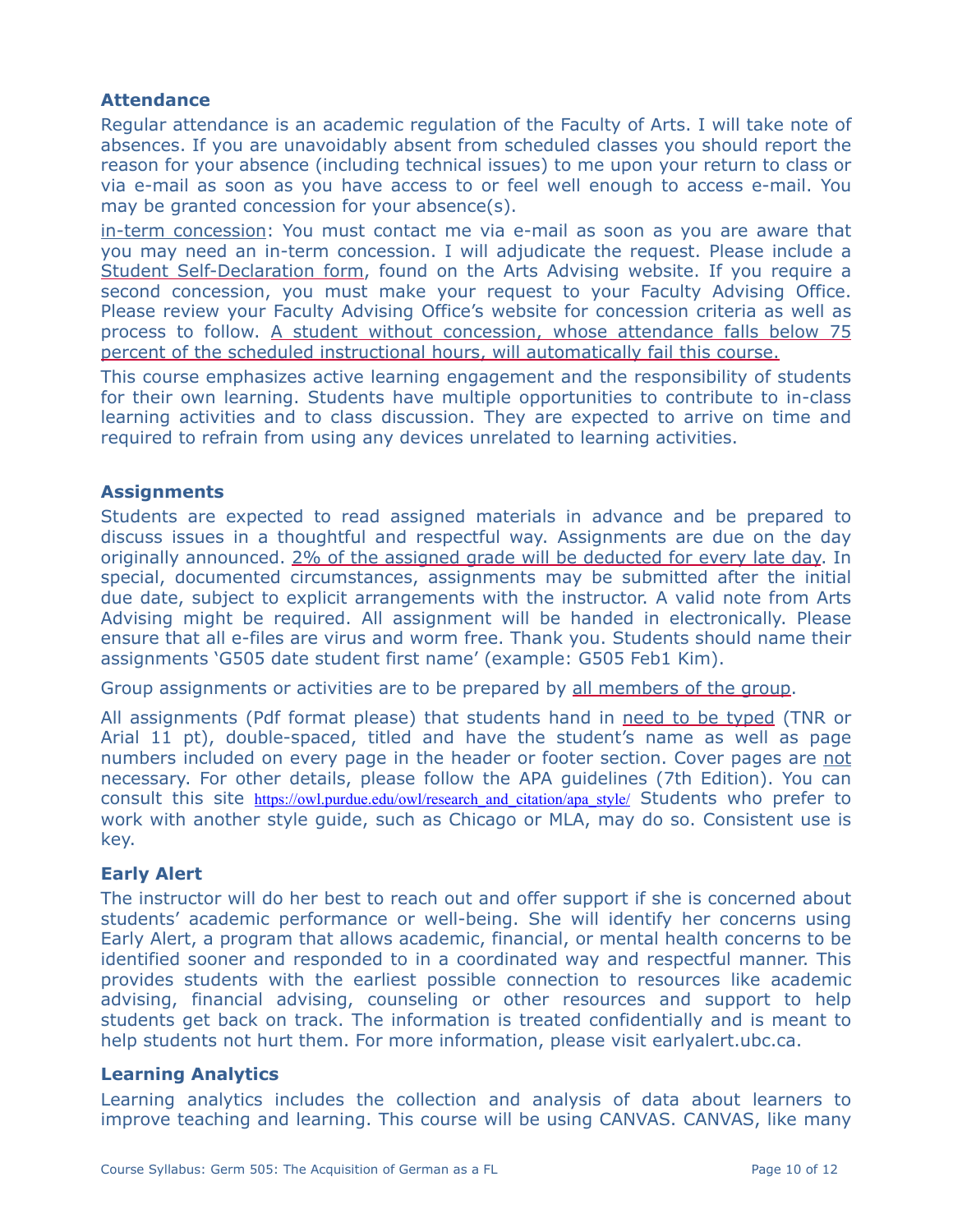analytics tools, captures data about your activity and provides information that can be used to improve the quality of teaching and learning. In this course, I plan to use analytics data to:

- **EXECUTE:** View overall class progress
- **Track your progress in order to provide you with personalized feedback**
- **EXECT** Review statistics on course content being accessed to support improvements in the course

#### **Copyright**

All materials of this course (course handouts, lecture slides, assessments, course readings, postings on CANVAS etc.) are the intellectual property of the Course Instructor or licensed to be used in this course by the copyright owner. Redistribution of these materials by any means without permission of the copyright holder(s) constitutes a breach of copyright and may lead to academic discipline.

Students are not permitted to record our classes. Under special circumstances a student may ask in writing to record classes. The student needs to wait for the Course Instructor's written consent to record our classes.

#### **Further readings**

Barkhuizen, Gary Patrick, & Strauss, Pat(2020). *Communicating identities*. Routledge. https://doi.org/10.4324/9781315100630

Bryant, Andrea D., Neuman, Nichole M., Gramling, D., & Malakaj, Ervin (2021). Announced but Not Enacted: Anti-Racist German Studies as Process. *Applied Linguistics 42*(2), 347–354. doi:10.1093/applin/amz057

Criser, Regine, & Malakaj, Ervin (Eds.) (2020) *Diversity and Decolonization in German Studies*. Palgrave Macmillan. https://doi.org/10.1007/978-3-030-34342-2\_1

Deardorff, Darla K.(2020). *Manual for Developing Intercultural Competencies. Story Circles*. Routledge. https://doi.org/ 10.4324/9780429244612

Giorgis, Paola (2018). *Meeting Foreignness : Foreign Languages and Foreign Language Education as Critical and Intercultural Experiences.* Lexington Books. https://ebookcentral.proquest.com/lib/ubc/ detail.action?docID=5570882

Jackson, Jane (2018). *Interculturality in International Education. Routledge*. https://doi.org/10.4324/9780429490026

Jackson, Jane (Ed.) (2012). *The Routledge Handbook of Language and Intercultural Communication*. Routledge. https://doi.org/ 10.4324/9780429244612

Klyukanov, Igor E.(2020). *Principles of Intercultural Communication. Routledge*. https://doi.org/10.4324/9780429353475